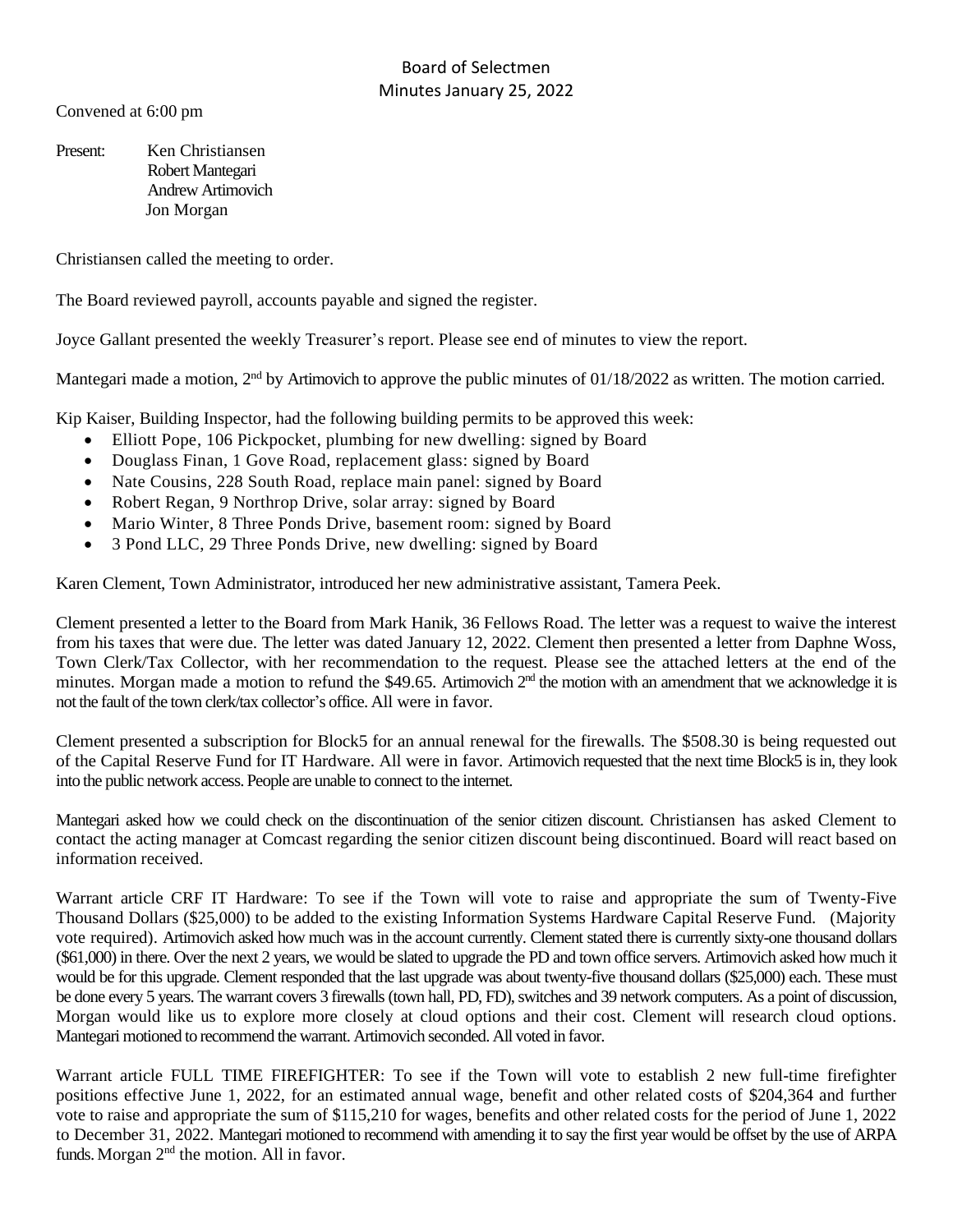## Board of Selectmen Minutes January 25, 2022

Clement presented the contract with Exeter Hospital for the DOT consortium for random drug testing. Artimovich explained we are required to do random drug tests. This allows all DOT employees to be added to a pool to be randomly selected for a drug pool. The cost is two hundred (\$200) for the year. Mantegari motioned to accept the contract and Morgan 2<sup>nd</sup> the motion. All were in favor.

Clement presented a contract from CAI for the tax maps maintenance. The contract is for three thousand one hundred dollars (\$3,100) and covers a year. It is a \$200 increase from last year. Mantegari motioned to accept the contract. It was seconded by Artimovich. All were in favor.

Lydia Perry, Office and Ticketing Manager of New England Dragway was present to discuss the upcoming race schedule and for approval of their permit to operate for the 2022 race season. Artimovich asked if there were any detail issues the previous year. Chief Sawyer responded that there were no issues except finding coverage, but that the details were able to be covered by utilizing Epping, Brentwood and the Sheriff's Department. Mantegari motioned and Morgan 2<sup>nd</sup> the motion to accept their permit request. Artimovich abstained from the vote. Three were in favor.

Dexter Swasey, 42 Ole Gordon Road, President of the Brentwood Historical Society was present to request permission to have a bake sale table at the upcoming election on March 8<sup>th</sup>. Motion to grant permission was made by Mantegari. Artimovich seconded the motion. Morgan voiced concern that all election laws be followed regarding anyone on the ballot not being permitted to be at the table. Christiansen stated all state laws will be adhered to. All in favor.

Artimovich asked if the board should discuss the swimming pool issue. The property owner at 6 Robinson Street has corresponded with the town regarding the culvert on the property. Kaiser, the building inspector, has been to the property. The statue states that the culvert is the responsibility of the homeowner and not the town. The board agrees it is a civil matter.

Liz Faria, 209 South Road, asked a question regarding the fire department staffing and the warrant article pertaining to it. She wanted clarification about what happens if it "goes down". She asked how it would affect staffing and if it would not allow the hiring of even one new fire fighter. Christiansen responded that it would then become an issue for the next board. The warrant article could be amended at the town meeting.

Bill Faria, 209 South Road, asked why we could not add 2 positions to the fire department operating budget. Christiansen explained that was attempted but failed at budget committee 4-3.

Julie Avant, Trustee of the Trust funds, was present to discuss certain Capital Reserve Funds that were opened a while ago and may need to be closed or money reallocated.

Capital Reserve Fund set up in 2005 to expand/build the new fire department. The account has less than three hundred (\$300) in the account and the project has been completed. Her suggestion is to take the money back and put it where necessary.

In 2007, there were Capital Reserves set up for the Forestry Program. There is currently \$6444.38 in the account. The selectmen were the agents to expend, but there has been no activity since 2011. Artimovich explained there used to be a forester**.** Morgan asked if the conservation committee would be interested on weighing in on the funds for selective cutting they do on conservation land.

The third account addressed was a fund for recycled goods made by Irving Cross. The account has remained inactive since 1997. The current balance in the account is \$5629. The money is gaining interest but has remain untouched.

Clement asked if the board wanted to address the \$23 from the Library Maintenance Fund. The account was depleted when the furnace was replaced last time. This reflects the possible interest. Mantegari asked if more money would be added to the account. Artimovich explained we would not have more money added because the library is now under the town.

Christiansen stated Clement would put together a warrant article and allow Avant to review it. If it is acceptable, it will be presented at the Town Meeting.